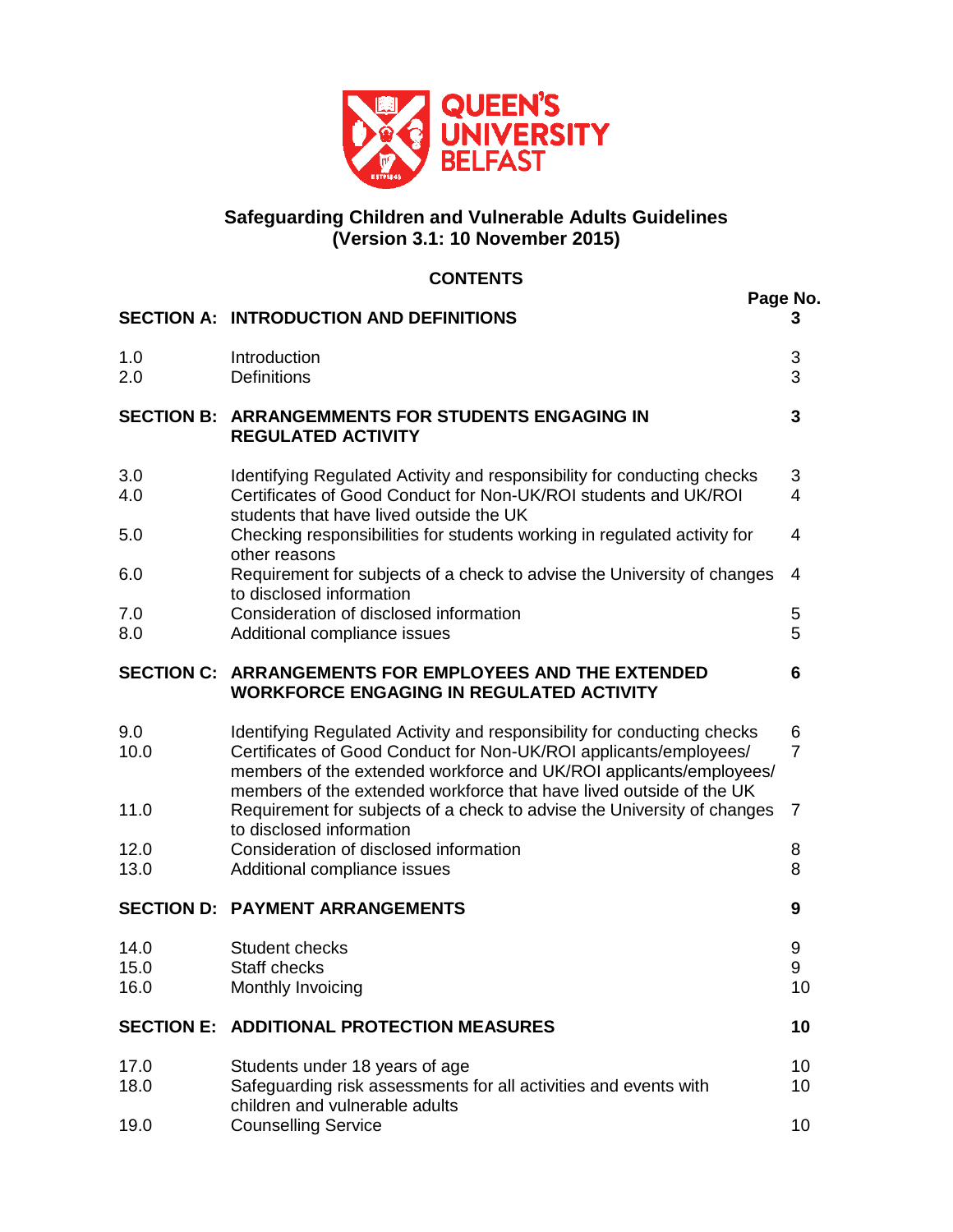| 20.0                     | The Code of Conduct and Good Practice for Activity with children<br>and Vulnerable Adults       | 10 <sup>°</sup> |
|--------------------------|-------------------------------------------------------------------------------------------------|-----------------|
| 21.0                     | Training                                                                                        | 11              |
| 22.0                     | External organisations working with children and/or vulnerable<br>adults on University premises | 11              |
| 23.0                     | The Child Protection Review Group                                                               | 11              |
|                          | SECTION F: DEALING WITH ALLEGATIONS OF RELEVANT CONDUCT,<br><b>HARM OR ABUSE</b>                | 11              |
| 24.0                     | Examples of allegations that will require investigation                                         | 11              |
| 25.0                     | Raising concerns                                                                                | 12 <sup>2</sup> |
| 26.0                     | Procedures for dealing with allegations                                                         | 12 <sup>2</sup> |
| 27.0                     | Support                                                                                         | 12 <sup>2</sup> |
| 28.0                     | Referrals to the Disclosure and Barring Service                                                 | 13              |
| <b>SECTION G: REVIEW</b> |                                                                                                 | 13              |

# **APPENDICES AND FORMS**

- Appendix 1a Definition of Regulated Activity Children
- Appendix 1b Supervision Guidance
- Appendix 1c Definition of Regulated Activity Vulnerable Adults
- Appendix 2 Vetting Information
- Appendix 3 Protocol for handling Disclosure Certificates/Information
- Appendix 4 Spreadsheet Template
- Appendix 5 Code of Practice and Good Conduct
- Appendix 6 Forms of Abuse
- Appendix 7 Relevant Conduct and the Harm Test
- Appendix 8 Procedure for handling allegations of abuse, relevant conduct or harm
- Form 1 PIN Notification and ID Validation Form
- Form  $2$
- Form 3 Self-Declaration
- Form 4 Safeguarding Risk Assessment<br>Form 4a Parental Consent Form
- Parental Consent Form
- Form 5 Safeguarding Risk Assessment for External Organisations
- Form 6 Form for Reporting Allegations of Relevant Conduct, Harm or Abuse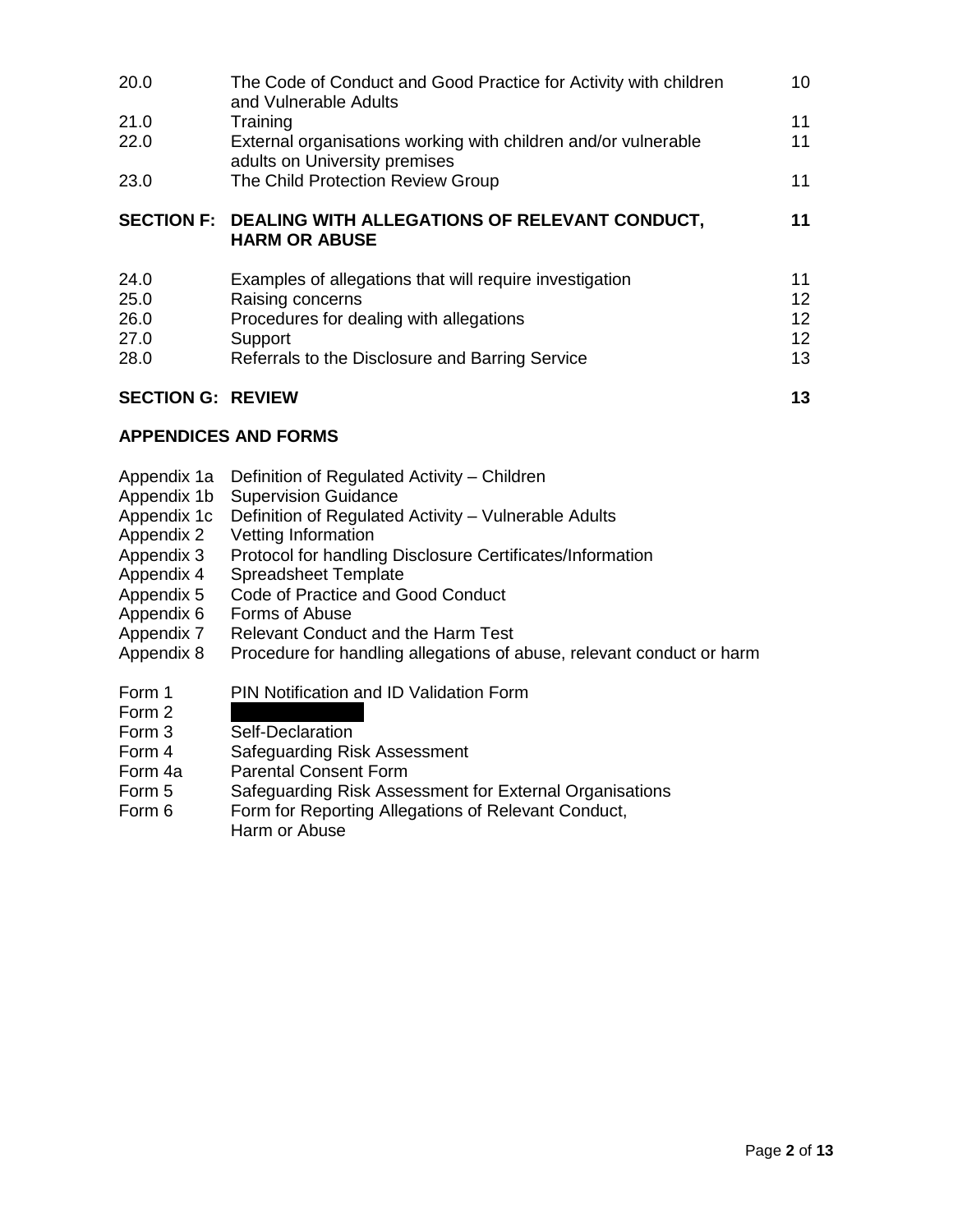# **SECTION A: INTRODUCTION AND DEFINITIONS**

#### 1.0 Introduction

- 1.1 This procedural guidance document should be read in conjunction with the University's Safeguarding Children and Vulnerable Adults Policy.
- 1.2 The aim of this document is to ensure Schools and Directorates have processes in place to safeguard children and vulnerable adults and to ensure legislative compliance.
- 1.3 Compliance with the Policy and Procedural Guidelines is measured by the internal audit process.
- 2.0 Definitions
- 2.1 The definitions of regulated activity for work with children and vulnerable adults, as amended by the Protection of Freedoms Act (2012), are included in Appendices 1a, 1b and 1c.
- 2.2 A 'child' is defined as meaning a person under the age of 18.
- 2.3 With the introduction of the Protection of Freedoms Act (2012) there is no longer a definition of vulnerable adult, but adults will be 'vulnerable' when they require, and are provided with, the activities detailed in Appendix 1c.

### **SECTION B: ARRANGEMENTS FOR STUDENTS ENGAGING IN REGULATED ACTIVITY**

- 3.0 Identifying Regulated Activity and responsibility for conducting checks
- 3.1 Schools are responsible for identifying all undergraduate courses, postgraduate courses and research which will involve students engaging in regulated activity. Appropriate mechanisms must be in place to ensure all new courses and research activities are considered for regulated activity.
- 3.2 Students from the following Schools will engage in regulated activity as a result of their undergraduate studies:

School of Nursing and Midwifery School of Medicine, Dentistry and Biomedical Sciences School of Pharmacy School of Psychology (where relevant) School of Sociology, Social Work and Social Policy

- 3.3 The Admissions and Access Service has responsibility for requesting criminal history checks for students applying to undergraduate courses in the School of Medicine, Dentistry and Biomedical Sciences and the School of Pharmacy. The Schools of Nursing and Midwifery and Sociology, Social Policy and Social Work check their own undergraduate admissions/students. The School of Psychology checks relevant students prior to their second/third year project.
- 3.4 In terms of students applying for postgraduate studies or research that involves regulated activity, each School has responsibility for checking their own students.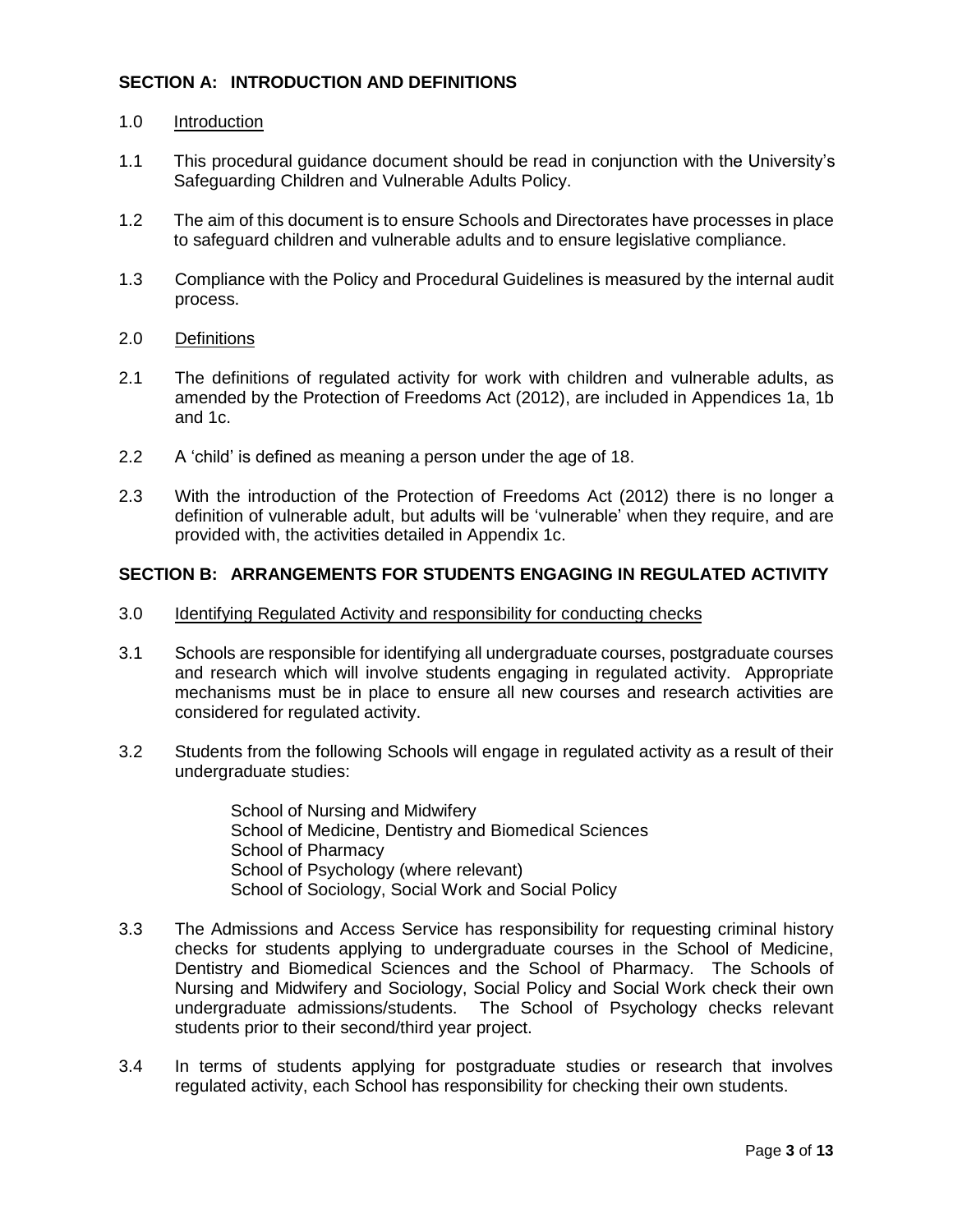- 3.5 Enhanced level criminal history checks (Enhanced Disclosure Certificates, EDCs) are requested for all United Kingdom and Republic of Ireland (UK/ROI) applicants and for all non-UK/ROI applicants who have resided in the UK for longer than 30 consecutive days in the last five years.
- 4.0 Certificates of Good Conduct for Non-UK/ROI students and UK/ROI students that have lived outside the UK
- 4.1 Non-UK/ROI students are required to source a 'Certificate of Good Conduct' (CoGC) from the embassy of their home country.
- 4.2 Any person (including students from the UK/ROI and Non-UK/ROI students) who has resided in any other country for one complete year is required to source a CoGC from the embassy of the country in which they lived.
- 4.3 The counter signatory responsible for conducting the criminal history checks is responsible for requesting that the person sources the required CoGC.
- 4.4 For an applicant/student who has lived in a country where criminal record checks cannot be obtained, or if the individual is a refugee with leave to remain in the UK, additional references are sought and followed up by telephone and letter.
- 5.0 Checking responsibilities for students working in regulated activity for other reasons
- 5.1 Students may be involved in voluntary or optional activities which fall within scope of the definitions of regulated activity. These activities may include being a student guide, coaching certain Clubs/Societies and moderating an interactive communication service aimed at children.
- 5.2 The School/Directorate/Organisation for whom the student is conducting the regulated activity is required to ensure that appropriate measures are in place to identify regulated activity and to ensure the appropriate checks are conducted prior to the student commencing the activity. The School/Directorate will also be responsible for ensuring the other requirements within the policy and guidelines are fully complied with.
- 6.0 Requirement for subjects of a check to advise the University of changes to disclosed information
- 6.1 Applicants, whose degree programme involves engaging in regulated activity, are required to inform the Head of Admissions and Access Service<sup>1</sup> in writing of any convictions, cautions, informed warnings and diversionary youth conferences, which are not protected. They must also advise if they are, or have been, the subject of any criminal investigations or have any prosecutions pending. The applicant must advise the Head of the Admissions and Access Service of any changes to the information they disclosed, or changes to the information contained on their enhanced check, in writing and without delay, prior to admission to the University. Applicants to all other degree programmes are required to disclose relevant items (please refer to the Admission of Applicants with a Criminal Record Procedure) to the Head of the Admissions and Access Service. If they acquire a relevant item on a criminal record after applying, but before admission to the University, they must advise the Head of Admissions and Access Service of any such changes in writing and without delay.

l

<sup>1</sup> Or the relevant School contact for Schools that process their own EDC applications.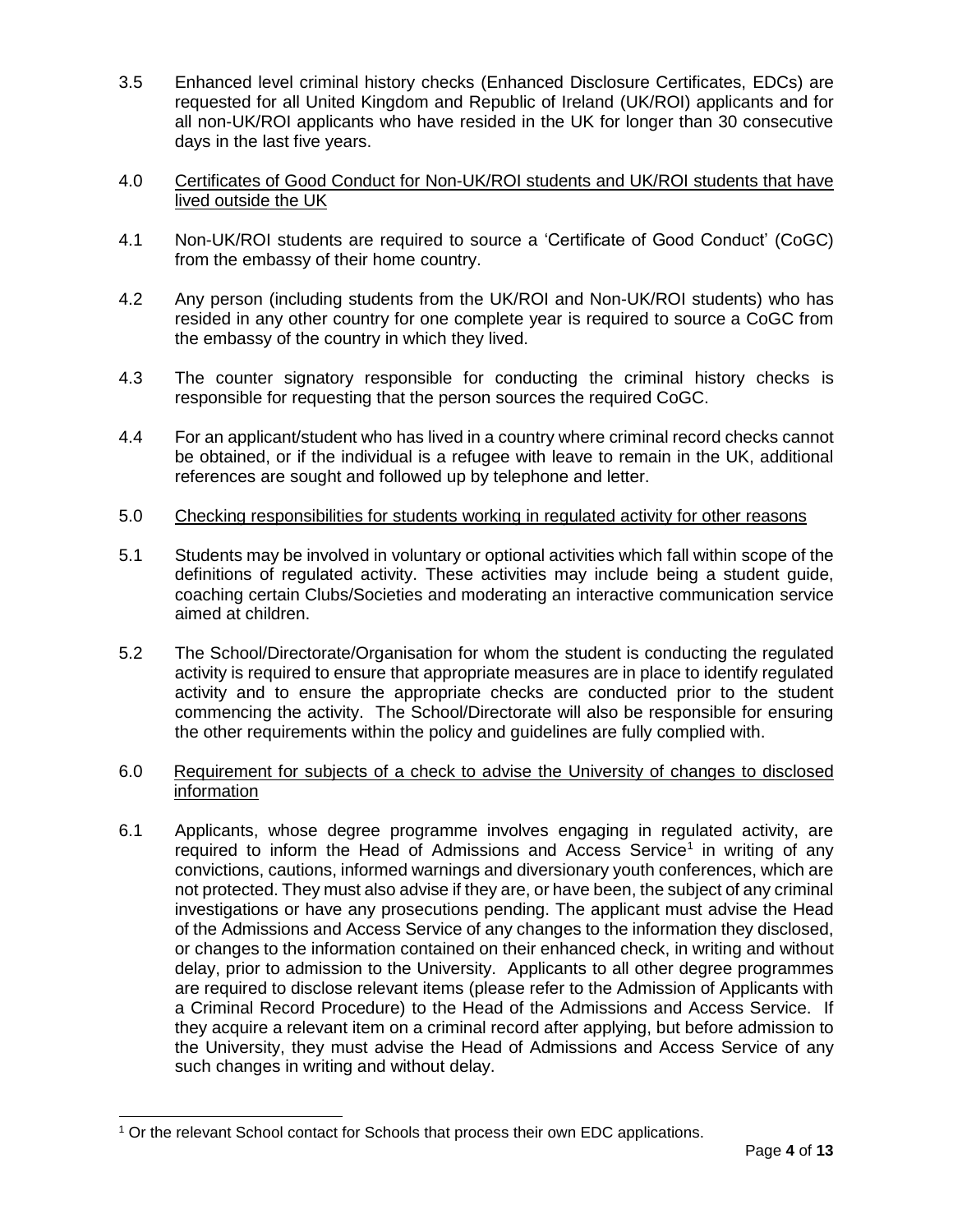- 6.2 Post admission, students who engage in regulated activity (for the duration of the regulated activity) are required to inform their Head of School and the Director of Academic and Student Affairs in writing, without delay, of any new convictions, cautions, informed warnings and diversionary youth conferences which are not protected that arise after their criminal history check. They must also advise if they are, or have been, the subject of any criminal investigations or have any prosecutions pending which arise after the date of admission and before graduation. Students on all other degree programmes must disclose allegations of criminal activity (as per the Conduct Regulations), that arise after the date of admission to the University and before graduation, to their Head of School and the Director of Academic and Student Affairs in writing, without delay.
- 6.3 Students engaging in regulated activity must complete an annual self-declaration form (Form 3) to confirm any changes to their disclosure information. This exercise is undertaken by the School/Directorate through/for which they engage in regulated activity.

### 7.0 Consideration of disclosed Information

- 7.1 Under no circumstances does the University permit individuals who are disqualified from working with children and vulnerable adults to engage in regulated activity.
- 7.2 All disclosures made as part of the Admissions process will be reviewed under the Admission of Applicants with a Criminal Conviction Procedure. With regards to regulated activity, if an EDC or CoGC reveals details which have not resulted in the applicant being disqualified from working with children or vulnerable adults, these will also be considered under the University's Admission of Applicants with a Criminal Record procedure.
- 7.3 All disclosures made after a student has been admitted to the University will be considered against the relevant University Policy (e.g. Conduct or Fitness to Practice etc.). Where no specific policy exists the principles of these procedures will be applied.
- 7.4 Failure to declare any changes to criminal history may also result in investigation under the relevant University Policy.

#### 8.0 Additional compliance issues

- 8.1 In order to comply with AccessNI's (ANI) Code of Practice, students will be provided with the wording at Appendix 2 (Vetting Information) prior to being checked.
- 8.2 Identification must be checked as per Page 2 of ANI's PIN Notification and ID Validation Form (Form 1). The first section of this form can be used to advise the subject of a check on how to complete the on-line application.
- $8.3$ CoGC or Self-Disclosure to placement providers, regulatory bodies, or other third parties. A Consent to Share statement is included in the Vetting Information at Appendix
- 8.4 EDC and CoGC details must be tracked on the School's spreadsheet template at Appendix 4. The relevant information on ANI's case tracking screen should be exported and added to the spreadsheet as an accurate record as to whether a check is a 'No Trace' check, or not.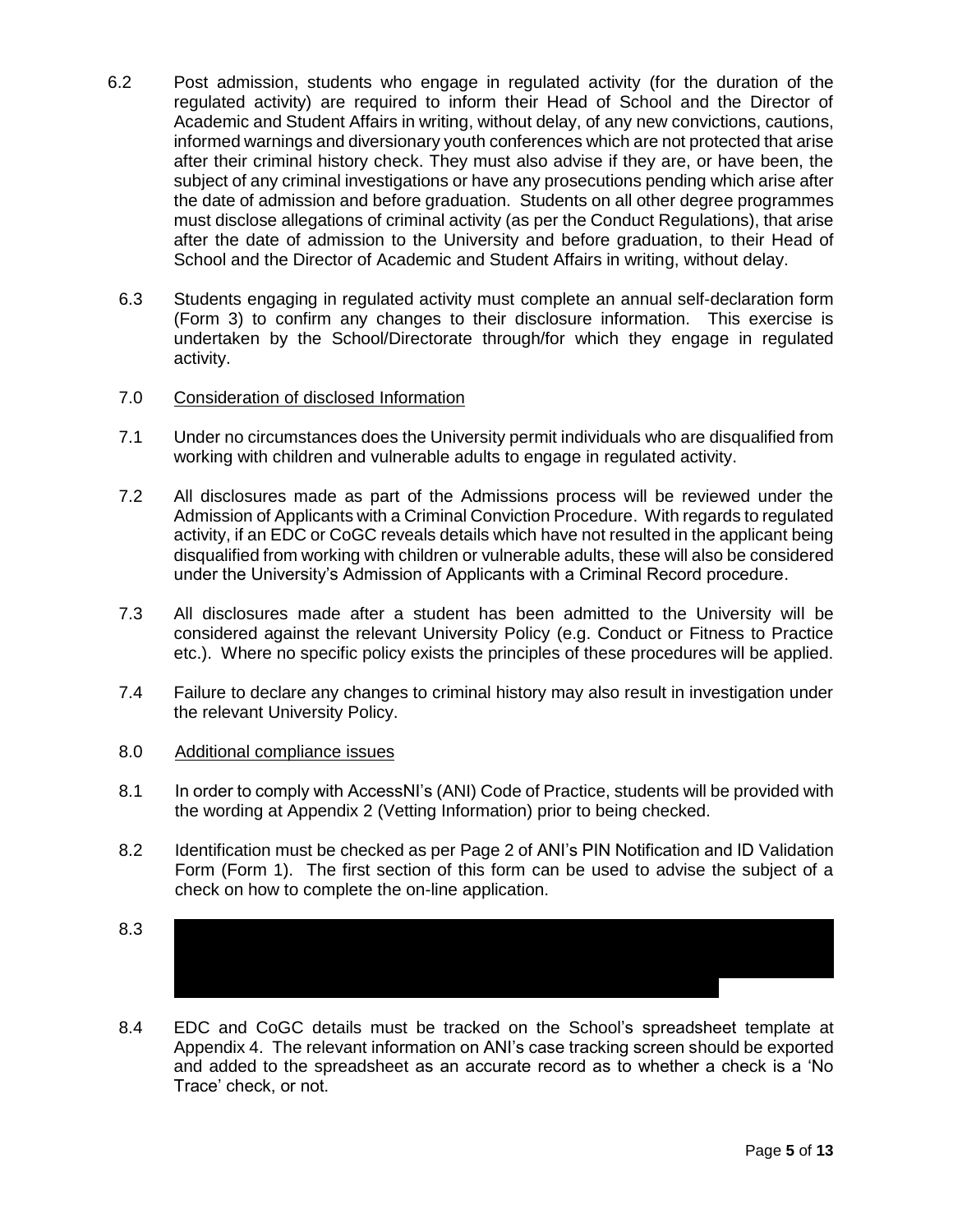- 8.5 The Admissions and Access Service will provide relevant Schools with their students' EDCs, CoGC, and spreadsheet details for the students they have checked. Likewise any delays, issues or concerns are flagged with the School.
- 8.6 All EDCs, CoGC and self-declarations must be managed, handled, stored and destroyed in line with the University's Protocol for handling Disclosure Certificates/Information at Appendix 3 and details should be recorded on the School's tracking spreadsheet, Appendix 4.
- 8.7 Should placement agreements require confirmation that an individual has been criminal history checked, and that the individual has been asked to self-declare any subsequent changes to their check, the School/Directorate should:
	- Ascertain whether the individual has been checked, and if not, prior to requesting a check, ensure the activity will be regulated,
	- Ascertain whether the individual has completed the annual self-declaration form,
	- Confirm to the placement provider the wording used by the University with regards to self-declarations (Form 3). The wording may differ from that in the agreement and it is important that the provider is aware of what information the individual has actually declared,
	- Should the wording used by the placement provider differ from the wording used by the University you should seek advice before requiring the individual to make any disclosure in line with the placement provider's requirements. Please note, the wording on some agreements may not reflect the most up to date legislative position, and
	- Check whether a self-declaration has been made outside of the annual process (Section 6).

# **SECTION C: ARRANGEMENTS FOR EMPOYEES AND THE EXTENDED WORKFORCE ENGAGING IN REGULATED ACTIVITY**

- 9.0 Identifying Regulated Activity and responsibility for conducting checks
- 9.1 Schools and Directorates are responsible for identifying when employees and the extended workforce (including: workers, self-employed contractors, interns, voluntary workers, volunteers and any other unpaid roles) will be engaging in/recruited to regulated activity.
- 9.2 Individuals may engage in regulated activity through a number of routes, for example:
	- (i) their main role
	- (ii) by taking on additional responsibilities
	- (iii) through a new research project
	- (iv) by undertaking a short-term contract
- 9.3 Schools and Directorates must have appropriate mechanisms in place to ensure all new regulated activity is identified.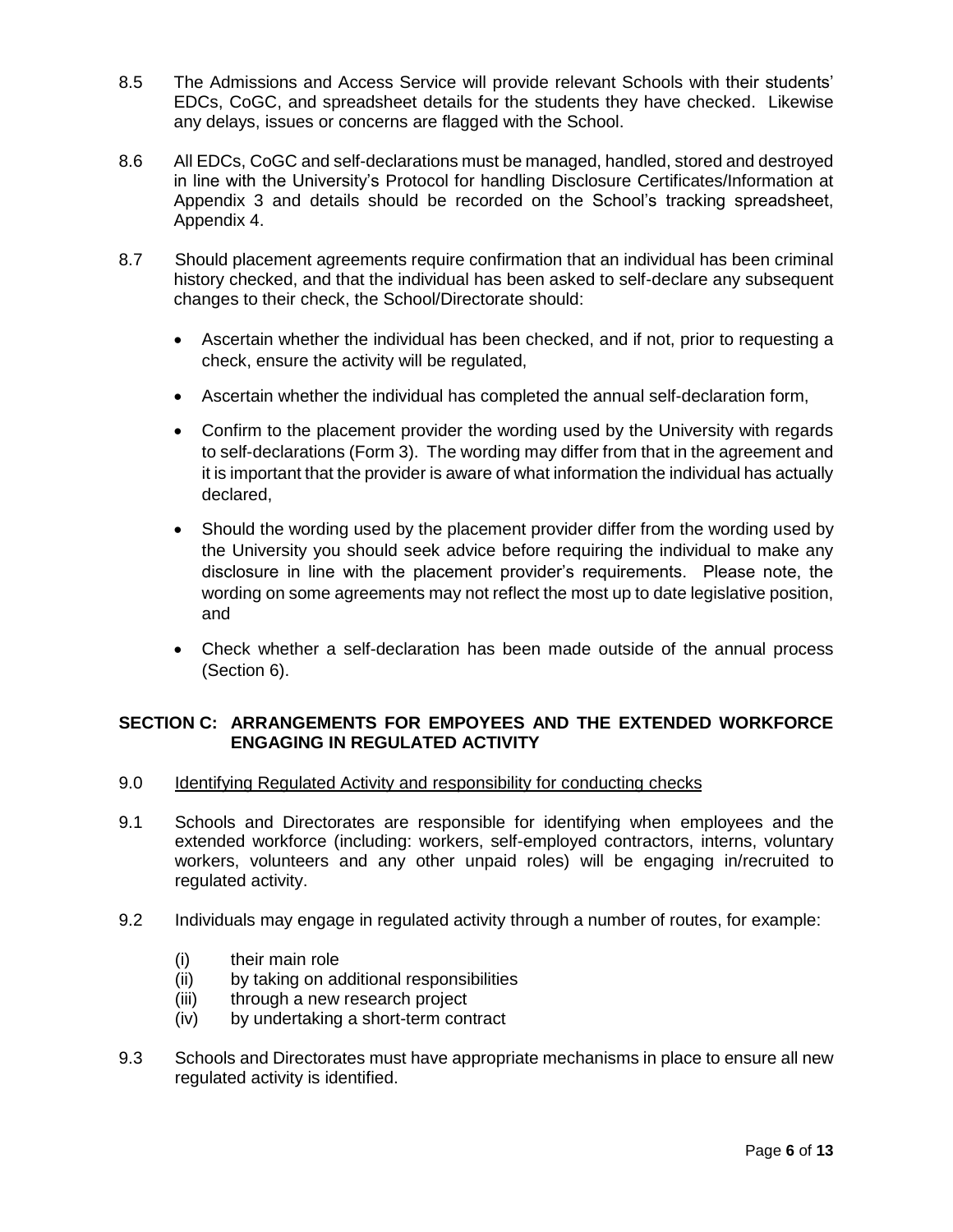- 9.4 EDCs will be requested for all United Kingdom or Republic of Ireland (UK/ROI) applicants and for all non-UK/ROI applicants who have resided in the UK for longer than 30 consecutive days in the last five years.
- 9.5 Counter signatories from within HR Business Partnering have responsibility for requesting EDCs for employees who are recruited into regulated activity. Schools/Directorates are asked to identify if a position will involve regulated activity at the beginning of the recruitment exercise.
- 9.6 Schools and Directorates are responsible for checking all others engaging in regulated activity on their behalf. They are also responsible or for the extended workforce the extended workforce (including; workers, self-employed contractors, interns, voluntary workers, volunteers and any other unpaid roles) are sufficiently checked if they will be engaging in regulated activity.
- 10.0 Certificates of Good Conduct for Non-UK/ROI applicants/employees/members of the extended workforce and UK/ROI applicants/ applicants/employees/members of the extended workforce that have lived outside of the UK
- 10.1 Non-UK/ROI applicants/employees/members of the extended workforce are required to source a Certificate of Good Conduct (CoGC) from the embassy of their home country.
- 10.2 Any individual who has resided in any other country for one complete year is required to source a CoGC from the Embassy of the country in which they lived.
- 10.3 The counter signatory responsible for conducting criminal history checks is responsible for requesting that the individual sources the required CoGC.
- 10.4 For those who have lived in a country where criminal record checks cannot be obtained, or if the individual is a refugee with leave to remain in the UK, additional references must be sought and followed up by telephone and letter.
- 11.0 Requirement for subjects of a check to advise the University of changes to disclosed information
- 11.1 Candidates holding offers of employment/work/service provision are required to advise the University of any change to the 'unspent convictions' information disclosed on their application form prior to taking up their position.
- 11.2 Post recruitment, all employees are contractually required to advise their Director/Head of School and HR Business Partnering, in writing and without delay, of changes to this information. In addition individuals who engage in regulated activity must also advise their Director/Head of School and HR Business Partnering, in writing and without delay, of any new convictions, cautions, informed warnings and diversionary youth conferences which are not protected that arise after their criminal history check. They must also advise if they are, or have been, the subject of any criminal investigations or have any prosecutions pending.
- 11.3 Those who form part of the extended workforce (including; workers, self-employed contractors, interns, voluntary workers, volunteers and any other unpaid roles) that carry out regulated activity for the University, must advise the relevant Director/Head of School of any convictions, cautions, informed warnings and diversionary youth conferences which are not protected that have arisen following their criminal history check. They must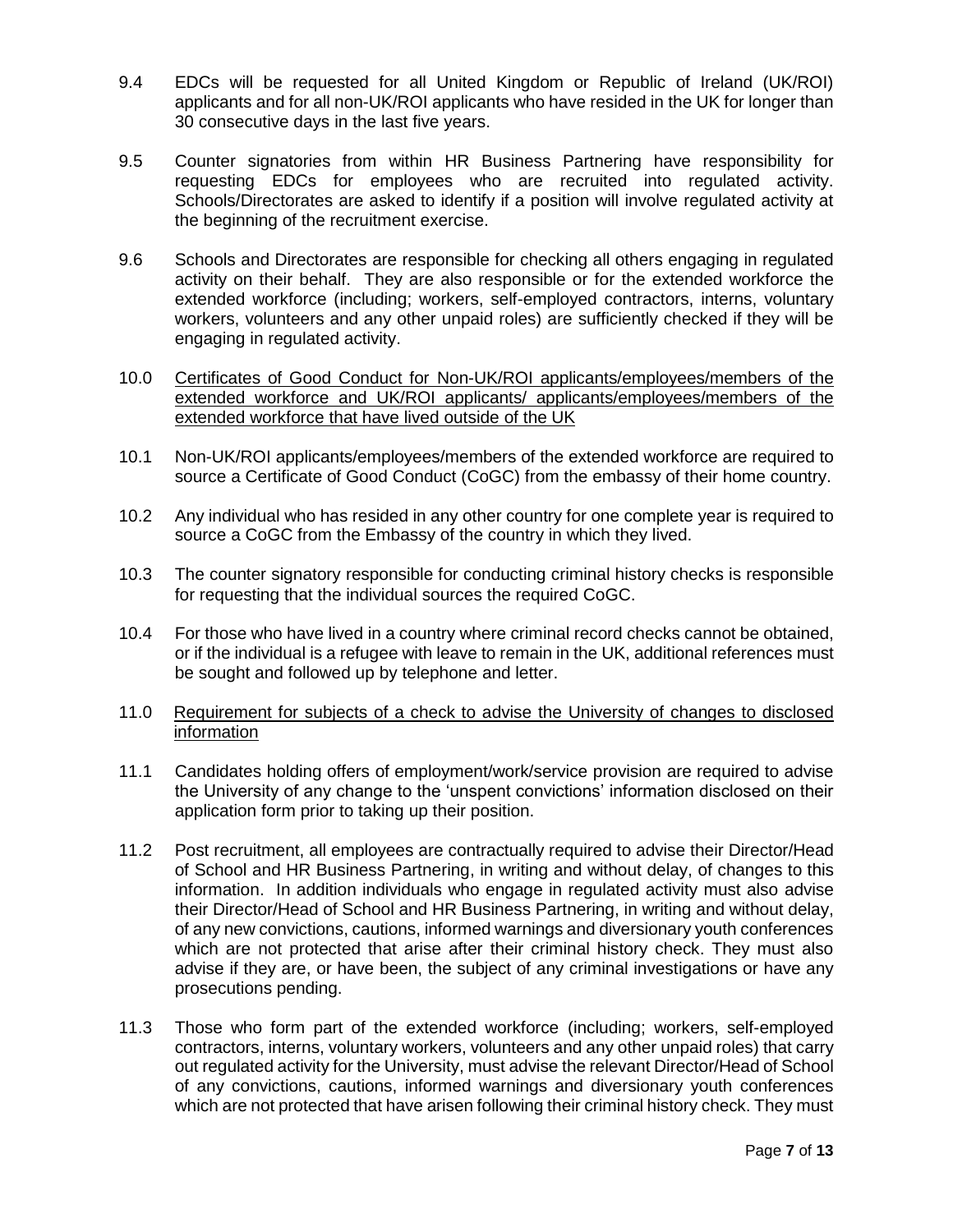also advise the relevant Director/Head of School if they are, or have been, the subject of any criminal investigations or have any prosecutions pending.

- 11.4 Employees and the extended workforce that engage in regulated activity are required to self-declare (Form 3) any changes to their disclosure information on an annual basis. This exercise is undertaken by the School/Directorate through/for which they engage in regulated activity.
- 12.0 Consideration of disclosed information
- 12.1 Under no circumstances does the University permit anyone that is disqualified from working with children and vulnerable adults to work in regulated activity.
- 12.2 All disclosures made as part of a recruitment process (unspent convictions) will be considered under the Recruitment of Ex-Offenders Policy. With regards to regulated activity, if an EDC or CoGC reveals details which have not resulted in the applicant being disqualified from working with children or vulnerable adults, these will also be considered under the Recruitment of Ex-Offenders Policy.
- 12.3 All subsequent disclosures will be managed using the relevant University Policy (e.g. disciplinary etc.) and in consideration of the Recruitment of Ex-Offenders Policy. Where no specific policy exists the principles of these procedures will be applied.
- 12.4 Failure to declare any changes to criminal history may also result in investigation under the relevant University Policy.
- 13.0 Additional compliance issues
- 13.1 In order to comply with ANI's Code of Practice, all those who will be engaging in regulated activity will be provided with Appendix 2 (Vetting Information) prior to being checked.
- 13.2 Identification must be checked as per Page 2 of ANI's PIN Notification and ID Validation Form (Form 1). The first section of this form can be used to advise the subject of a check on how to complete the on-line application.
- $13.3$ their EDC, CoGC or Self-Disclosure to placement providers, regulatory bodies or other third parties. A Consent to Share statement is included in the Vetting Information at the signed consent will be forwarded to the relevant School/Directorate by the Personnel Department. Schools/Directorates must seek consent for staff who were not recruited directly into regulated activity.
- 13.4 EDC/CoGC details must be recorded on the School/Directorate spreadsheet template, an example of which is provided in Appendix 4. The relevant information on ANI's case tracking screen should be exported and added to the spreadsheet as an accurate record as to whether a check is a 'No Trace' check, or not.
- 13.5 The People and Culture Directorate will provide relevant Schools/Directorates with the details of the checks they conducted so the School/Directorate can update their own spreadsheet. Likewise any delays, issues or concerns are flagged with the School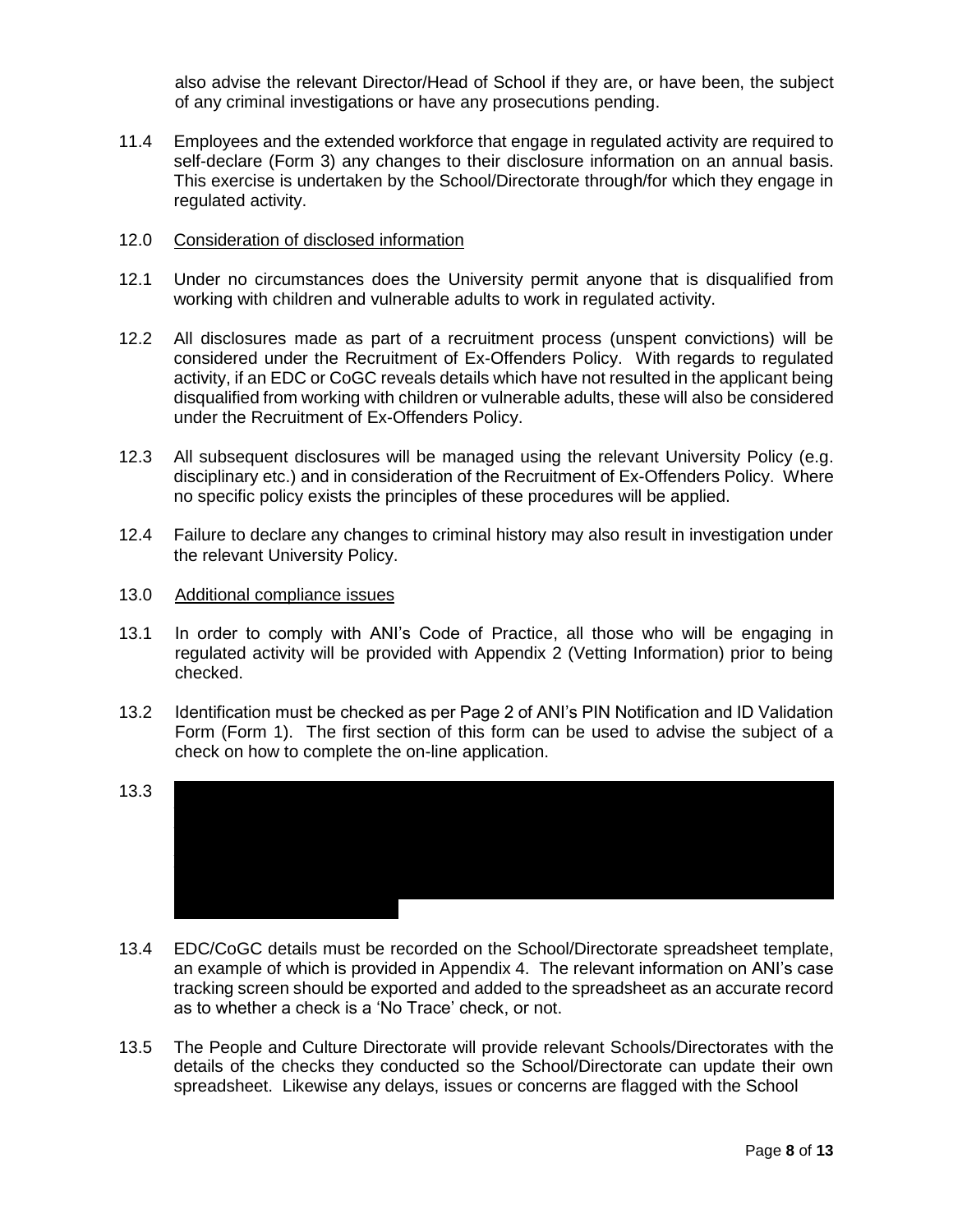- 13.6 All EDCs, CoGC, and self-declarations are managed, handled, stored and destroyed in line with the University's Protocol for handling Disclosure Certificates/Information at Appendix 3 and details must be recorded on the School's tracking spreadsheet.
- 13.7 Childcare Services will process SOSCARE checks in line with current Social Services requirements.
- 13.8 Should placement agreements require confirmation that an individual has been criminal history checked, and that the individual has been asked to self-declare any subsequent changes to their check, the School/Directorate should:
	- Ascertain whether the individual has been checked, and if not, prior to requesting a check, ensure the activity will be regulated,
	- Ascertain whether the individual has completed the annual self-declaration form,
	- Confirm to the placement provider the wording used by the University with regards to self-declarations (Form 3). The wording may differ from that in the agreement and it is important that the provider is aware of what information the individual has actually declared,
	- Should the wording used by the placement provider differ from the wording used by the University you should seek advice before requiring the individual to make any disclosure in line with the placement provider's requirements. Please note, the wording on some agreements may not reflect the most up to date legislative position, and
	- Check whether a self-declaration has been made outside of the annual process (Section 11).

# **SECTION D: PAYMENT ARRANGEMENTS**

- 14.0 Student Checks
- 14.1 Undergraduate students working in regulated activity as a result of their studies will be required to fund their own criminal history check; except for psychology students, and for those social work students whose checks are funded by the Department of Health and Social Services. The payment must be made online using the web link provided to such students.
- 14.2 Checks on students undertaking postgraduate study or research involving regulated activity will be funded either from the research grant, by the student or by the School.
- 14.3 Other regulated activity If an activity is being conducted for/on behalf of a School/Directorate then the School/Directorate in question will pay for the student's check. However, students will fund their own checks if they are involved in activities for their own interest.
- 15.0 Staff Checks
- 15.1 The People and Culture Directorate will fund criminal history checks for those recruited directly into regulated activity.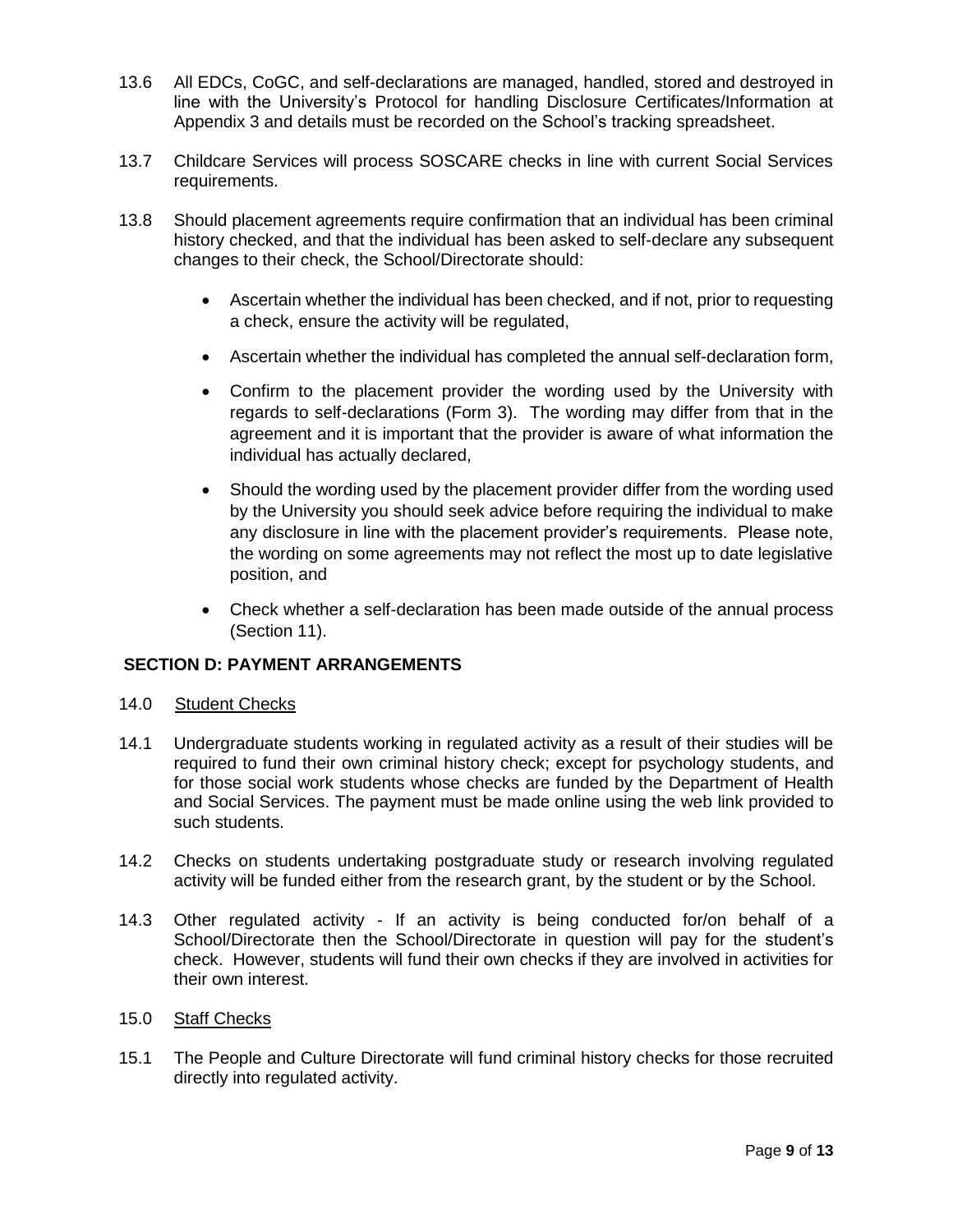- 15.2 Where a staff member begins a new research project (post appointment) checks will be funded either from the research grant or by the School.
- 15.3 Checks for all other regulated activity will be funded by the School/Directorate for which the activity is being carried out.
- 16.0 Monthly Invoicing
- 16.1 On a monthly basis, Schools and Directorates will be issued with their charges for the billing month and should confirm their charges are correct before forwarding payment to the relevant project code within 10 days. The Legal Services Unit will then process the invoice for payment.

# **SECTION E: ADDITIONAL PROTECTION MEASURES**

- 17.0 Students under 18 years of age
- 17.1 The Directorate of Academic and Student Affairs operates a specific policy (available from the Head of Student Welfare) for supporting members of the University's student body who are under 18. This includes the following protection measures:
	- parents and guardians will be advised that the University is not *in loco parentis;*
	- the student's emergency contact details, in particular those of parents and guardians will be held on file;
	- the student will be advised that they may not enter licensed premises or hold office; and
	- completion of a support and risk assessments, with meetings as appropriate.
- 17.2 In terms of under-18s on placement, assurances should be sought by Schools from the business/agency with which the student has been placed that appropriate protection measures are in place, checks have been requested where relevant, and that risk assessments have been completed.
- 18.0 Safeguarding risk assessments for all activities and events with children and vulnerable adults
- 18.1 Safeguarding risk assessments will be completed for work, activities, events and regulated activity with children/vulnerable adults (Forms 4 and 4a).
- 19.0 Counselling Service
- 19.1 The University's counselling service is available for all students of the University, including those who are under 18, to contact should they have any issues they wish to discuss, regardless of whether they are protection issues or not.
- 20.0 Code of Conduct and Good Practice for Activity with Children and Vulnerable Adults
- 20.1 The Code of Conduct and Good Practice for Activity with Children and Vulnerable Adults (Appendix 5) must be issued annually to all those working with children and/or vulnerable adults including (but not limited to): staff, students and the extended workforce. In terms of children, 'working' means any activity with children, not solely regulated activity. The Code of Practice and Good Conduct must also be provided to all new starts.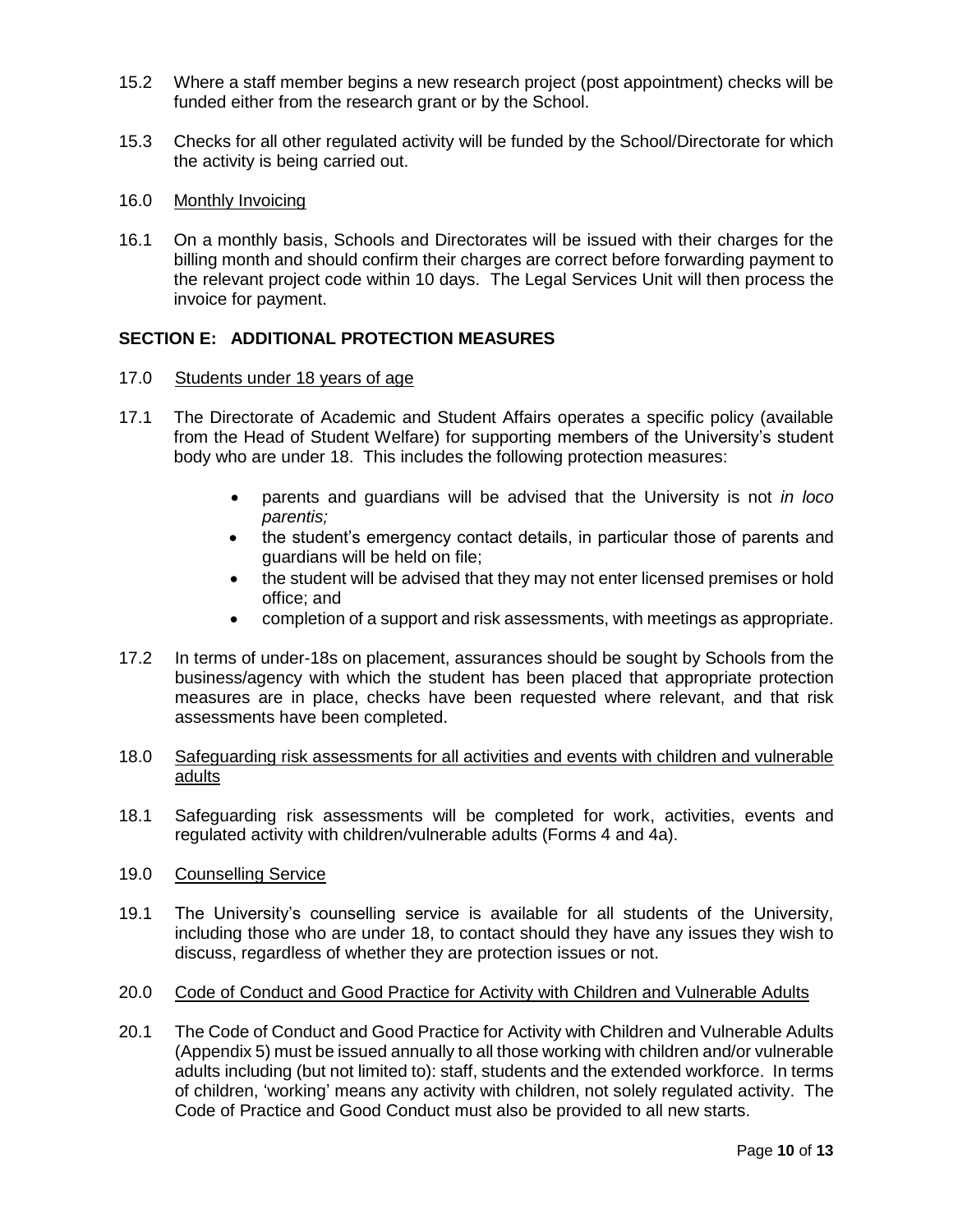- 20.2 Everyone engaging in any activity with children/vulnerable adults through the University must comply with the Code.
- 20.3 The Code also covers any activity (work, placement, research) with children or vulnerable adults taking place off-campus in e.g. primary/secondary level schools, Health and Social Care Trusts, community groups, charities
- 20.4 Employees and students who (during the course of their studies, duties, research or work placements) work with external organisations, should make themselves aware of the organisation's code of conduct and policies in relation to safeguarding children and vulnerable adults and should adhere to these policies.
- 20.5 Employees and students who breach this Code will be subject to investigation under the University's disciplinary/conduct/fitness to practice procedures and may be referred to the Disclosure and Barring Body who may decide that they should appear on either the disqualification of working with children or vulnerable adults lists. Please refer to Section F of this policy for further details.
- 21.0 Training
- 21.1 The senior person responsible for the protection arrangements in each School/Directorate is trained on the Policy requirements and should ensure that any other staff members responsible for implementing any aspect of the policy (including counter signatories) are fully aware of the policy requirements.
- 21.2 The responsible person should also ensure that everyone from within their School/Directorate is trained on the Code of Conduct and Good Practice prior to commencing in regulated activity.
- 21.3 Training records should be maintained.
- 22.0 External organisations working with children and/or vulnerable adults on University premises
- 22.1 All organisations working with children or vulnerable adults on University premises must complete the Safeguarding Risk Assessment for External Organisations (Form 5) prior to the activity commencing. If the organisation does not have the appropriate child protection measures in place it will not be permitted to use Queen's facilities.
- 22.2 The Code of Conduct and Good Practice must be issued to all external organisations working with children and vulnerable adults on University premises and all their staff, volunteers, helpers etc. will be asked to comply with the Code.
- 23.0 The Child Protection Review Group
- 23.1 This group will meet 3-4 times per year to review legislative and policy changes and the internal audit process

#### **SECTION F: DEALING WITH ALLEGATIONS OF RELEVANT CONDUCT, HARM OR ABUSE**

- 24.0 Examples of allegations that will require investigation:
- 24.1 Any behaviour that breaches the Code of Conduct and Good Practice.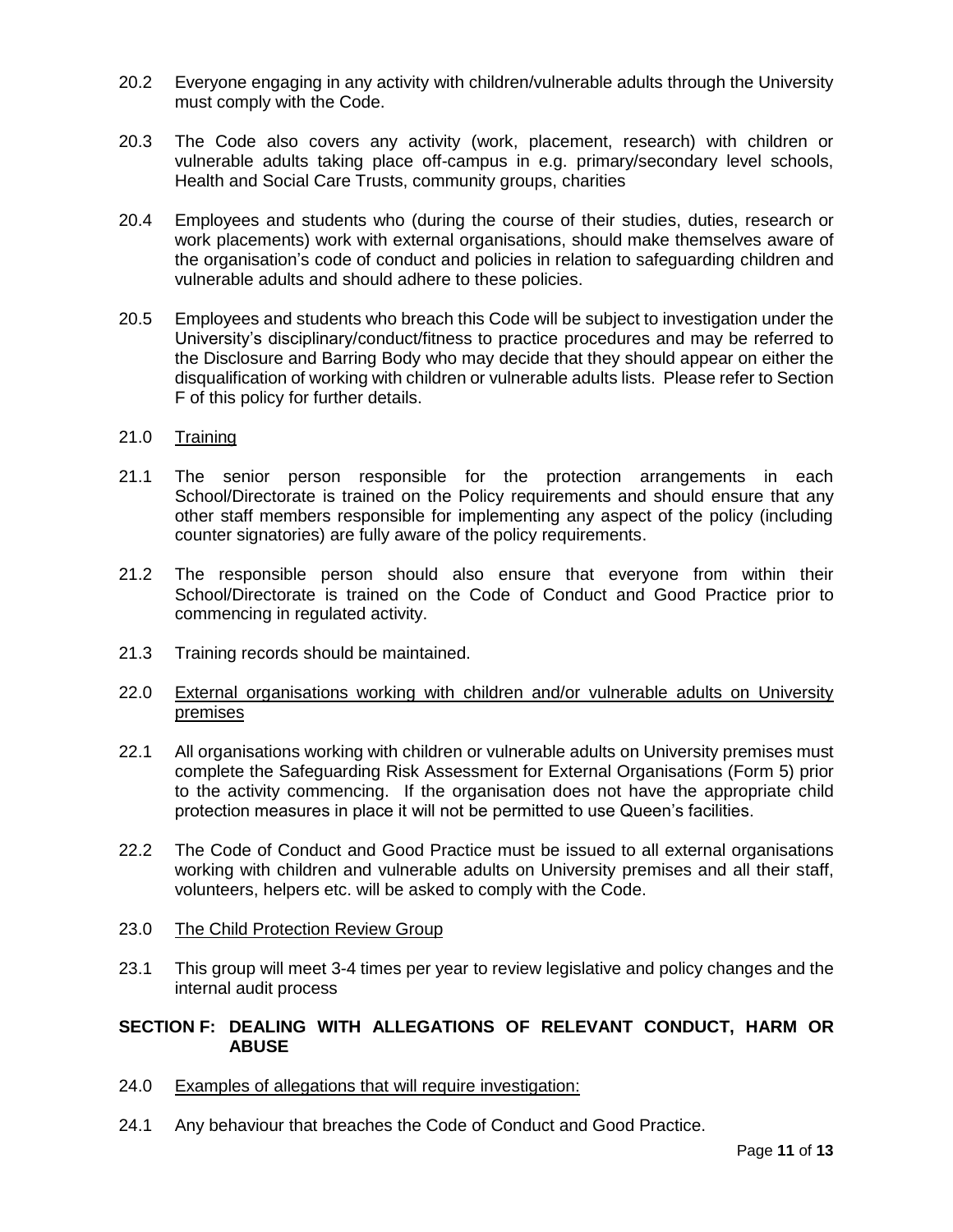24.2 Any allegation of abuse, relevant conduct, or harm with which there is a requirement to refer an individual to the Disclosure and Barring Service for a barring decision (Appendix 6 and 7)

### 25.0 Raising Concerns

25.1 All concerns or allegations must be raised immediately with the relevant Head of School/Director who will then raise it with the Director Academic and Student Affairs (for allegations against a student) or the People and Culture Director (for allegations against a staff member) as appropriate. In the absence of the Head of School/Director, or if s/he is the subject of the complaint, the PVC/Registrar should be notified. When an allegation is raised please complete Form 6.

### 26.0 Procedures for dealing with allegations (Appendix 8)

- 26.1 If an allegation is raised the following actions will be taken:
	- (i) A referral may be made to the appropriate statutory/child protection agencies and the University will assist with their investigations.
	- (ii) If the alleged conduct has taken place on the premises of an external organisation, the University will liaise with this organisation in terms of investigating the allegations.
	- (iii) The allegation will be investigated under the relevant University policy/procedure (i.e. disciplinary/conduct/fitness to practice etc.).
	- (iv) The University will meet the requirements of the regulatory bodies in terms of reporting incidents.
- 26.2 The University reserves the right to take appropriate emergency action in the event of an allegation being made against an organisation using University premises or accommodation.
- 26.3 Where a staff member, student or member of the public raises concerns regarding a parent's behaviour towards their child on University premises/at a University event, the matter should be reported to the People and Culture Director and a decision will be made as to whether to refer the allegation to social services. Childcare Services has specific procedures in place when dealing with suspected cases of abuse.
- 27.0 Support
- 27.1 The University realises that raising concerns can be highly distressing and as such will put in place support mechanisms for the individual who has suffered from the alleged inappropriate behaviour, harm or abuse, or anyone raising concerns on their behalf.
- 27.2 Where an allegation is made by a child or vulnerable adult against a student or staff member that is working with a placement body (e.g. a Hospital Trust), Queen's will work with the placement body to ensure that appropriate support services are offered to the complainant.
- 27.3 Support mechanisms will also be offered to the person against whom the allegations have been made.